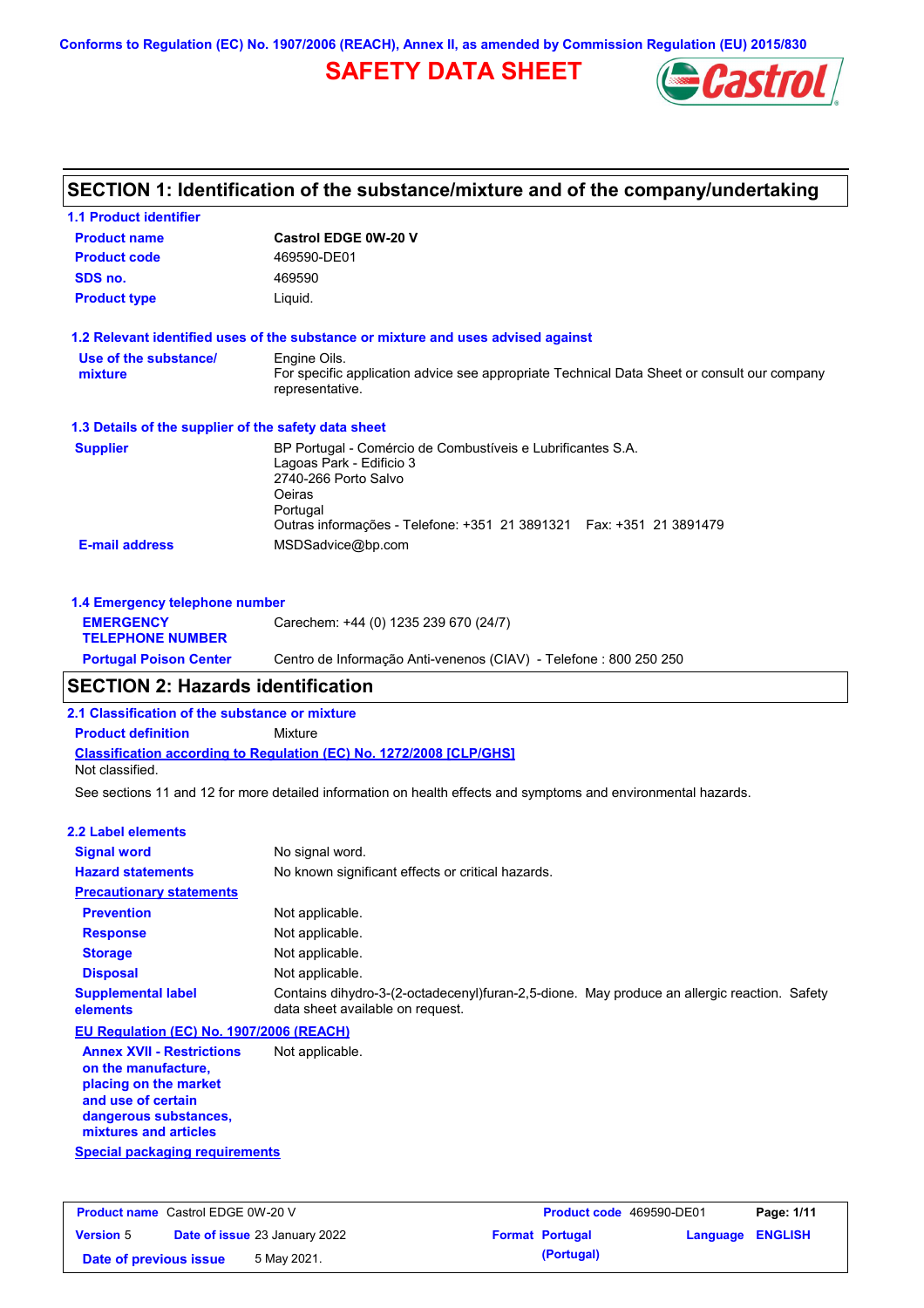## **SECTION 2: Hazards identification**

| <b>Containers to be fitted</b><br>with child-resistant<br>fastenings                                                     | Not applicable.                                                                                                                                                                                                          |  |  |
|--------------------------------------------------------------------------------------------------------------------------|--------------------------------------------------------------------------------------------------------------------------------------------------------------------------------------------------------------------------|--|--|
| <b>Tactile warning of danger</b>                                                                                         | Not applicable.                                                                                                                                                                                                          |  |  |
| 2.3 Other hazards                                                                                                        |                                                                                                                                                                                                                          |  |  |
| <b>Results of PBT and vPvB</b><br>assessment                                                                             | Product does not meet the criteria for PBT or vPvB according to Regulation (EC) No. 1907/2006.<br>Annex XIII.                                                                                                            |  |  |
| <b>Product meets the criteria</b><br>for PBT or vPvB according<br>to Regulation (EC) No.<br><b>1907/2006, Annex XIII</b> | This mixture does not contain any substances that are assessed to be a PBT or a vPvB.                                                                                                                                    |  |  |
| Other hazards which do<br>not result in classification                                                                   | Defatting to the skin.<br>USED ENGINE OILS<br>Used engine oil may contain hazardous components which have the potential to cause skin<br>cancer.<br>See Toxicological Information, section 11 of this Safety Data Sheet. |  |  |

### **SECTION 3: Composition/information on ingredients**

| <b>3.2 Mixtures</b>                                           |                                                                                         |            |                                               |             |
|---------------------------------------------------------------|-----------------------------------------------------------------------------------------|------------|-----------------------------------------------|-------------|
| <b>Product definition</b>                                     | Mixture                                                                                 |            |                                               |             |
|                                                               | Mighly refined base oil (IP 346 DMSO extract < 3%). Proprietary performance additives.  |            |                                               |             |
| <b>Product/ingredient</b><br>name                             | <b>Identifiers</b>                                                                      | %          | <b>Regulation (EC) No.</b><br>1272/2008 [CLP] | <b>Type</b> |
| Distillates (petroleum), hydrotreated<br>heavy paraffinic     | REACH #: 01-2119484627-25<br>EC: 265-157-1<br>CAS: 64742-54-7<br>Index: 649-467-00-8    | ≥50 - ≤75  | Asp. Tox. 1, H304                             | [1] [2]     |
| Distillates (petroleum), hydrotreated<br>heavy paraffinic     | REACH #: 01-2119484627-25<br>EC: 265-157-1<br>CAS: 64742-54-7<br>Index: 649-467-00-8    | ≥10 - ≤25  | Not classified.                               | $[2]$       |
| Distillates (petroleum), solvent-<br>dewaxed heavy paraffinic | REACH #: 01-2119471299-27 ≤3<br>EC: 265-169-7<br>CAS: 64742-65-0<br>Index: 649-474-00-6 |            | Not classified.                               | $[2]$       |
| bis(nonylphenyl)amine                                         | REACH #: 01-2119488911-28 ≤3<br>$EC: 253-249-4$<br>CAS: 36878-20-3                      |            | Aquatic Chronic 4, H413                       | $[1]$       |
| dihydro-3-(2-octadecenyl)furan-<br>2,5-dione                  | REACH #: 01-2120120387-61<br>EC: 266-561-0<br>CAS: 67066-88-0                           | $\leq 0.3$ | Skin Irrit. 2, H315<br>Skin Sens. 1B, H317    | $[1]$       |

#### **See Section 16 for the full text of the H statements declared above.**

**Type** 

[1] Substance classified with a health or environmental hazard

[2] Substance with a workplace exposure limit

[3] Substance meets the criteria for PBT according to Regulation (EC) No. 1907/2006, Annex XIII

[4] Substance meets the criteria for vPvB according to Regulation (EC) No. 1907/2006, Annex XIII

[5] Substance of equivalent concern

[6] Additional disclosure due to company policy

Occupational exposure limits, if available, are listed in Section 8.

### **SECTION 4: First aid measures**

### **4.1 Description of first aid measures**

| Eye contact                              | contact lenses. Get medical attention.               | In case of contact, immediately flush eyes with plenty of water for at least 15 minutes. Eyelids<br>should be held away from the eyeball to ensure thorough rinsing. Check for and remove any |              |
|------------------------------------------|------------------------------------------------------|-----------------------------------------------------------------------------------------------------------------------------------------------------------------------------------------------|--------------|
| <b>Skin contact</b>                      | reuse. Get medical attention if irritation develops. | Wash skin thoroughly with soap and water or use recognised skin cleanser. Remove<br>contaminated clothing and shoes. Wash clothing before reuse. Clean shoes thoroughly before                |              |
| <b>Product name</b> Castrol EDGE 0W-20 V |                                                      | <b>Product code</b> 469590-DE01                                                                                                                                                               | Page: $2/11$ |

| <b>Product name</b> Castrol EDGE 0W-20 V |  | Product code 469590-DE01             |                        | Page: 2/11       |  |
|------------------------------------------|--|--------------------------------------|------------------------|------------------|--|
| <b>Version 5</b>                         |  | <b>Date of issue 23 January 2022</b> | <b>Format Portugal</b> | Language ENGLISH |  |
| Date of previous issue                   |  | 5 May 2021.                          | (Portugal)             |                  |  |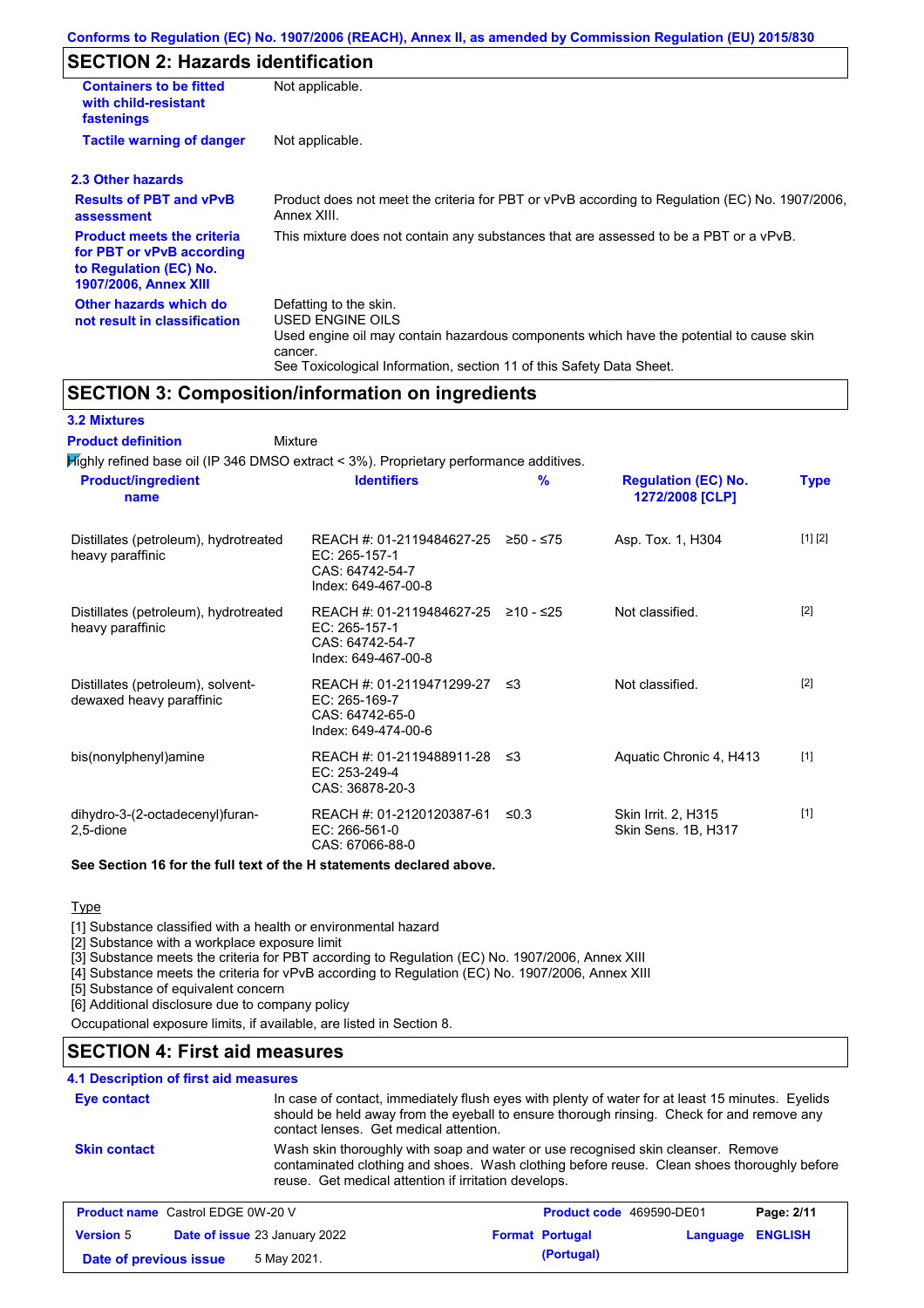### **Conforms to Regulation (EC) No. 1907/2006 (REACH), Annex II, as amended by Commission Regulation (EU) 2015/830**

## **SECTION 4: First aid measures**

| <b>Inhalation</b>                 | If inhaled, remove to fresh air. In case of inhalation of decomposition products in a fire,<br>symptoms may be delayed. The exposed person may need to be kept under medical             |
|-----------------------------------|------------------------------------------------------------------------------------------------------------------------------------------------------------------------------------------|
| Ingestion                         | surveillance for 48 hours. Get medical attention if symptoms occur.<br>Do not induce vomiting unless directed to do so by medical personnel. Get medical attention if<br>symptoms occur. |
| <b>Protection of first-aiders</b> | No action shall be taken involving any personal risk or without suitable training.                                                                                                       |

#### **4.2 Most important symptoms and effects, both acute and delayed**

See Section 11 for more detailed information on health effects and symptoms.

| <b>Potential acute health effects</b> |                                                                                                                     |
|---------------------------------------|---------------------------------------------------------------------------------------------------------------------|
| <b>Inhalation</b>                     | Exposure to decomposition products may cause a health hazard. Serious effects may be<br>delayed following exposure. |
| <b>Ingestion</b>                      | No known significant effects or critical hazards.                                                                   |
| <b>Skin contact</b>                   | Defatting to the skin. May cause skin dryness and irritation.                                                       |
| Eye contact                           | No known significant effects or critical hazards.                                                                   |
|                                       | Delayed and immediate effects as well as chronic effects from short and long-term exposure                          |
| <b>Inhalation</b>                     | Overexposure to the inhalation of airborne droplets or aerosols may cause irritation of the<br>respiratory tract.   |
| <b>Ingestion</b>                      | Ingestion of large quantities may cause nausea and diarrhoea.                                                       |
| <b>Skin contact</b>                   | Prolonged or repeated contact can defat the skin and lead to irritation and/or dermatitis.                          |
| Eye contact                           | Potential risk of transient stinging or redness if accidental eye contact occurs.                                   |
|                                       |                                                                                                                     |

#### **4.3 Indication of any immediate medical attention and special treatment needed**

| <b>Notes to physician</b> | Treatment should in general be symptomatic and directed to relieving any effects.   |
|---------------------------|-------------------------------------------------------------------------------------|
|                           | In case of inhalation of decomposition products in a fire, symptoms may be delayed. |
|                           | The exposed person may need to be kept under medical surveillance for 48 hours.     |

## **SECTION 5: Firefighting measures**

| 5.1 Extinguishing media                                                                                                                                    |                                                                                                                                                                                                                                                                                                                                                                   |
|------------------------------------------------------------------------------------------------------------------------------------------------------------|-------------------------------------------------------------------------------------------------------------------------------------------------------------------------------------------------------------------------------------------------------------------------------------------------------------------------------------------------------------------|
| <b>Suitable extinguishing</b><br>media                                                                                                                     | In case of fire, use foam, dry chemical or carbon dioxide extinguisher or spray.                                                                                                                                                                                                                                                                                  |
| <b>Unsuitable extinguishing</b><br>Do not use water jet. The use of a water jet may cause the fire to spread by splashing the<br>burning product.<br>media |                                                                                                                                                                                                                                                                                                                                                                   |
| 5.2 Special hazards arising from the substance or mixture                                                                                                  |                                                                                                                                                                                                                                                                                                                                                                   |
| <b>Hazards from the</b><br>substance or mixture                                                                                                            | In a fire or if heated, a pressure increase will occur and the container may burst.                                                                                                                                                                                                                                                                               |
| <b>Hazardous combustion</b><br>products                                                                                                                    | Combustion products may include the following:<br>carbon oxides (CO, CO <sub>2</sub> ) (carbon monoxide, carbon dioxide)<br>nitrogen oxides (NO, NO <sub>2</sub> etc.)                                                                                                                                                                                            |
| <b>5.3 Advice for firefighters</b>                                                                                                                         |                                                                                                                                                                                                                                                                                                                                                                   |
| <b>Special precautions for</b><br>fire-fighters                                                                                                            | No action shall be taken involving any personal risk or without suitable training. Promptly<br>isolate the scene by removing all persons from the vicinity of the incident if there is a fire.                                                                                                                                                                    |
| <b>Special protective</b><br>equipment for fire-fighters                                                                                                   | Fire-fighters should wear appropriate protective equipment and self-contained breathing<br>apparatus (SCBA) with a full face-piece operated in positive pressure mode. Clothing for fire-<br>fighters (including helmets, protective boots and gloves) conforming to European standard EN<br>469 will provide a basic level of protection for chemical incidents. |

### **SECTION 6: Accidental release measures**

|                                | 6.1 Personal precautions, protective equipment and emergency procedures                                                                                                                                                                                                                                                             |
|--------------------------------|-------------------------------------------------------------------------------------------------------------------------------------------------------------------------------------------------------------------------------------------------------------------------------------------------------------------------------------|
| For non-emergency<br>personnel | No action shall be taken involving any personal risk or without suitable training. Evacuate<br>surrounding areas. Keep unnecessary and unprotected personnel from entering. Do not touch<br>or walk through spilt material. Floors may be slippery; use care to avoid falling. Put on<br>appropriate personal protective equipment. |
| For emergency responders       | If specialised clothing is required to deal with the spillage, take note of any information in<br>Section 8 on suitable and unsuitable materials. See also the information in "For non-<br>emergency personnel".                                                                                                                    |

| <b>Product name</b> Castrol EDGE 0W-20 V |  |                                      | <b>Product code</b> 469590-DE01 |                        | Page: 3/11              |  |
|------------------------------------------|--|--------------------------------------|---------------------------------|------------------------|-------------------------|--|
| <b>Version 5</b>                         |  | <b>Date of issue 23 January 2022</b> |                                 | <b>Format Portugal</b> | <b>Language ENGLISH</b> |  |
| Date of previous issue                   |  | 5 May 2021.                          |                                 | (Portugal)             |                         |  |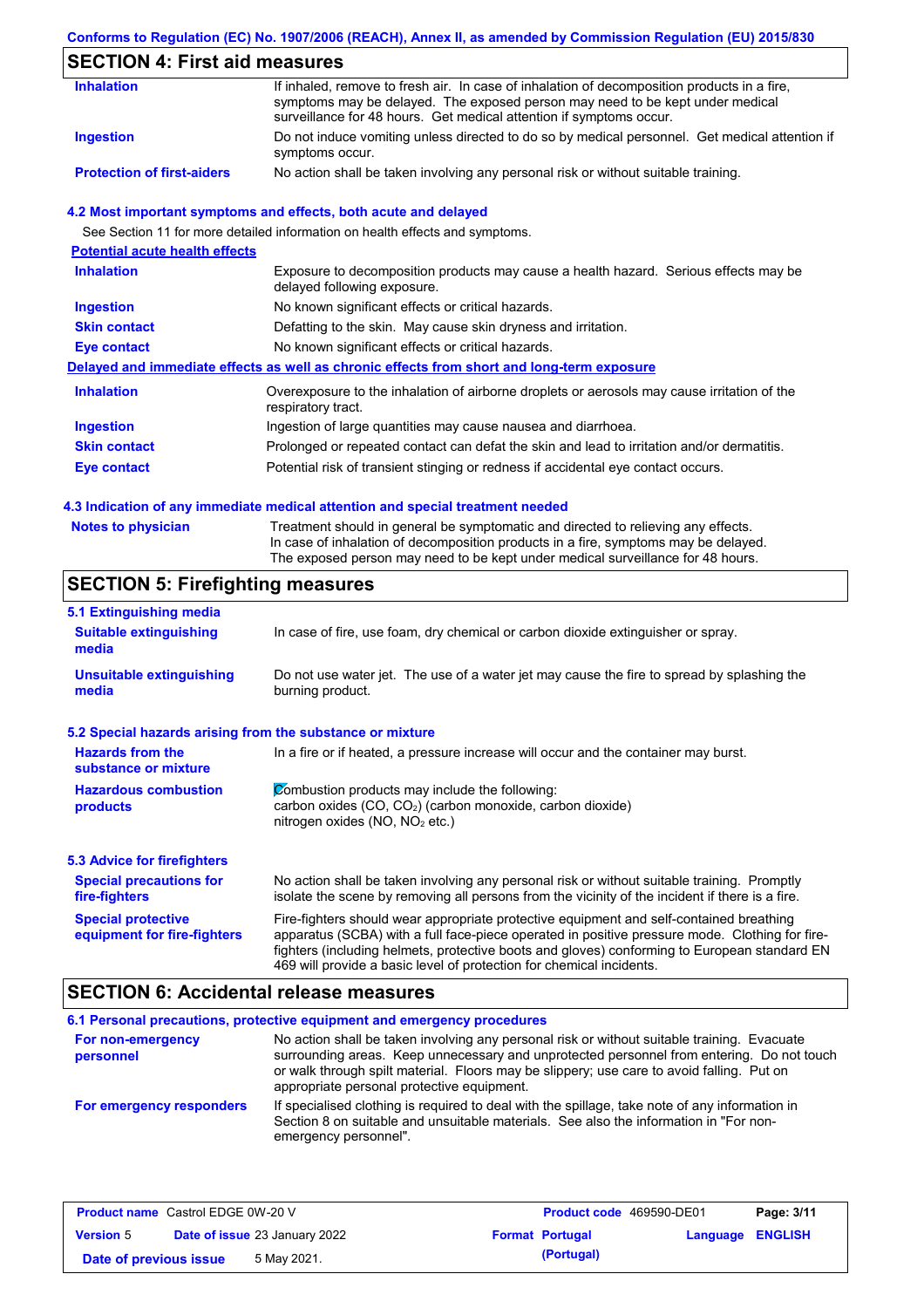# **SECTION 6: Accidental release measures**

| <b>6.2 Environmental</b><br>precautions   | Avoid dispersal of spilt material and runoff and contact with soil, waterways, drains and sewers.<br>Inform the relevant authorities if the product has caused environmental pollution (sewers,<br>waterways, soil or air).                                                                                                                                                                    |
|-------------------------------------------|------------------------------------------------------------------------------------------------------------------------------------------------------------------------------------------------------------------------------------------------------------------------------------------------------------------------------------------------------------------------------------------------|
|                                           | 6.3 Methods and material for containment and cleaning up                                                                                                                                                                                                                                                                                                                                       |
| <b>Small spill</b>                        | Stop leak if without risk. Move containers from spill area. Absorb with an inert material and<br>place in an appropriate waste disposal container. Dispose of via a licensed waste disposal<br>contractor.                                                                                                                                                                                     |
| <b>Large spill</b>                        | Stop leak if without risk. Move containers from spill area. Prevent entry into sewers, water<br>courses, basements or confined areas. Contain and collect spillage with non-combustible,<br>absorbent material e.g. sand, earth, vermiculite or diatomaceous earth and place in container<br>for disposal according to local regulations. Dispose of via a licensed waste disposal contractor. |
| 6.4 Reference to other<br><b>sections</b> | See Section 1 for emergency contact information.<br>See Section 5 for firefighting measures.<br>See Section 8 for information on appropriate personal protective equipment.<br>See Section 12 for environmental precautions.<br>See Section 13 for additional waste treatment information.                                                                                                     |

# **SECTION 7: Handling and storage**

| 7.1 Precautions for safe handling                                                    |                                                                                                                                                                                                                                                                                                                                                                                                                                                                                          |
|--------------------------------------------------------------------------------------|------------------------------------------------------------------------------------------------------------------------------------------------------------------------------------------------------------------------------------------------------------------------------------------------------------------------------------------------------------------------------------------------------------------------------------------------------------------------------------------|
| <b>Protective measures</b>                                                           | Put on appropriate personal protective equipment.                                                                                                                                                                                                                                                                                                                                                                                                                                        |
| <b>Advice on general</b><br>occupational hygiene                                     | Eating, drinking and smoking should be prohibited in areas where this material is handled,<br>stored and processed. Wash thoroughly after handling. Remove contaminated clothing and<br>protective equipment before entering eating areas. See also Section 8 for additional<br>information on hygiene measures.                                                                                                                                                                         |
| <b>7.2 Conditions for safe</b><br>storage, including any<br><i>incompatibilities</i> | Store in accordance with local requlations. Store in a dry, cool and well-ventilated area, away<br>from incompatible materials (see Section 10). Keep away from heat and direct sunlight. Keep<br>container tightly closed and sealed until ready for use. Containers that have been opened must<br>be carefully resealed and kept upright to prevent leakage. Store and use only in equipment/<br>containers designed for use with this product. Do not store in unlabelled containers. |
| <b>Not suitable</b>                                                                  | Prolonged exposure to elevated temperature                                                                                                                                                                                                                                                                                                                                                                                                                                               |
| 7.3 Specific end use(s)                                                              |                                                                                                                                                                                                                                                                                                                                                                                                                                                                                          |
| <b>Recommendations</b>                                                               | See section 1.2 and Exposure scenarios in annex, if applicable.                                                                                                                                                                                                                                                                                                                                                                                                                          |

### **SECTION 8: Exposure controls/personal protection**

#### **8.1 Control parameters**

| <b>Occupational exposure limits</b>                                                                |  |                                                                                                                                                                                                                                                                                                                                                                                                                                                                                                                                                                                                                                                                                                                                                                                                                                                                                                                                                                                                                            |  |  |  |  |  |
|----------------------------------------------------------------------------------------------------|--|----------------------------------------------------------------------------------------------------------------------------------------------------------------------------------------------------------------------------------------------------------------------------------------------------------------------------------------------------------------------------------------------------------------------------------------------------------------------------------------------------------------------------------------------------------------------------------------------------------------------------------------------------------------------------------------------------------------------------------------------------------------------------------------------------------------------------------------------------------------------------------------------------------------------------------------------------------------------------------------------------------------------------|--|--|--|--|--|
| <b>Product/ingredient name</b>                                                                     |  | <b>Exposure limit values</b>                                                                                                                                                                                                                                                                                                                                                                                                                                                                                                                                                                                                                                                                                                                                                                                                                                                                                                                                                                                               |  |  |  |  |  |
| Distillates (petroleum), hydrotreated heavy paraffinic Portuguese Institute of Quality (Portugal). |  | TWA: 5 mg/m <sup>3</sup> 8 hours. Issued/Revised: 10/2003 Form: Inhalable fraction                                                                                                                                                                                                                                                                                                                                                                                                                                                                                                                                                                                                                                                                                                                                                                                                                                                                                                                                         |  |  |  |  |  |
| Distillates (petroleum), hydrotreated heavy paraffinic                                             |  | Portuguese Institute of Quality (Portugal).<br>TWA: 5 mg/m <sup>3</sup> 8 hours. Issued/Revised: 10/2003 Form: Inhalable fraction                                                                                                                                                                                                                                                                                                                                                                                                                                                                                                                                                                                                                                                                                                                                                                                                                                                                                          |  |  |  |  |  |
| Distillates (petroleum), solvent-dewaxed heavy<br>paraffinic                                       |  | Portuguese Institute of Quality (Portugal).                                                                                                                                                                                                                                                                                                                                                                                                                                                                                                                                                                                                                                                                                                                                                                                                                                                                                                                                                                                |  |  |  |  |  |
|                                                                                                    |  | TWA: 5 mg/m <sup>3</sup> 8 hours. Issued/Revised: 10/2003 Form: Inhalable fraction                                                                                                                                                                                                                                                                                                                                                                                                                                                                                                                                                                                                                                                                                                                                                                                                                                                                                                                                         |  |  |  |  |  |
| quidance only.                                                                                     |  | Whilst specific OELs for certain components may be shown in this section, other components may be present in any mist,<br>vapour or dust produced. Therefore, the specific OELs may not be applicable to the product as a whole and are provided for                                                                                                                                                                                                                                                                                                                                                                                                                                                                                                                                                                                                                                                                                                                                                                       |  |  |  |  |  |
| <b>Recommended monitoring</b><br>procedures                                                        |  | If this product contains ingredients with exposure limits, personal, workplace atmosphere or<br>biological monitoring may be required to determine the effectiveness of the ventilation or other<br>control measures and/or the necessity to use respiratory protective equipment. Reference<br>should be made to monitoring standards, such as the following: European Standard EN 689<br>(Workplace atmospheres - Guidance for the assessment of exposure by inhalation to chemical<br>agents for comparison with limit values and measurement strategy) European Standard EN<br>14042 (Workplace atmospheres - Guide for the application and use of procedures for the<br>assessment of exposure to chemical and biological agents) European Standard EN 482<br>(Workplace atmospheres - General requirements for the performance of procedures for the<br>measurement of chemical agents) Reference to national guidance documents for methods for<br>the determination of hazardous substances will also be required. |  |  |  |  |  |
| <b>Derived No Effect Level</b>                                                                     |  |                                                                                                                                                                                                                                                                                                                                                                                                                                                                                                                                                                                                                                                                                                                                                                                                                                                                                                                                                                                                                            |  |  |  |  |  |
| <b>Product name</b> Castrol EDGE 0W-20 V                                                           |  | Page: 4/11<br>Product code 469590-DE01                                                                                                                                                                                                                                                                                                                                                                                                                                                                                                                                                                                                                                                                                                                                                                                                                                                                                                                                                                                     |  |  |  |  |  |

|                        |                                      |                        |                  | . |
|------------------------|--------------------------------------|------------------------|------------------|---|
| <b>Version 5</b>       | <b>Date of issue 23 January 2022</b> | <b>Format Portugal</b> | Language ENGLISH |   |
| Date of previous issue | 5 May 2021.                          | (Portugal)             |                  |   |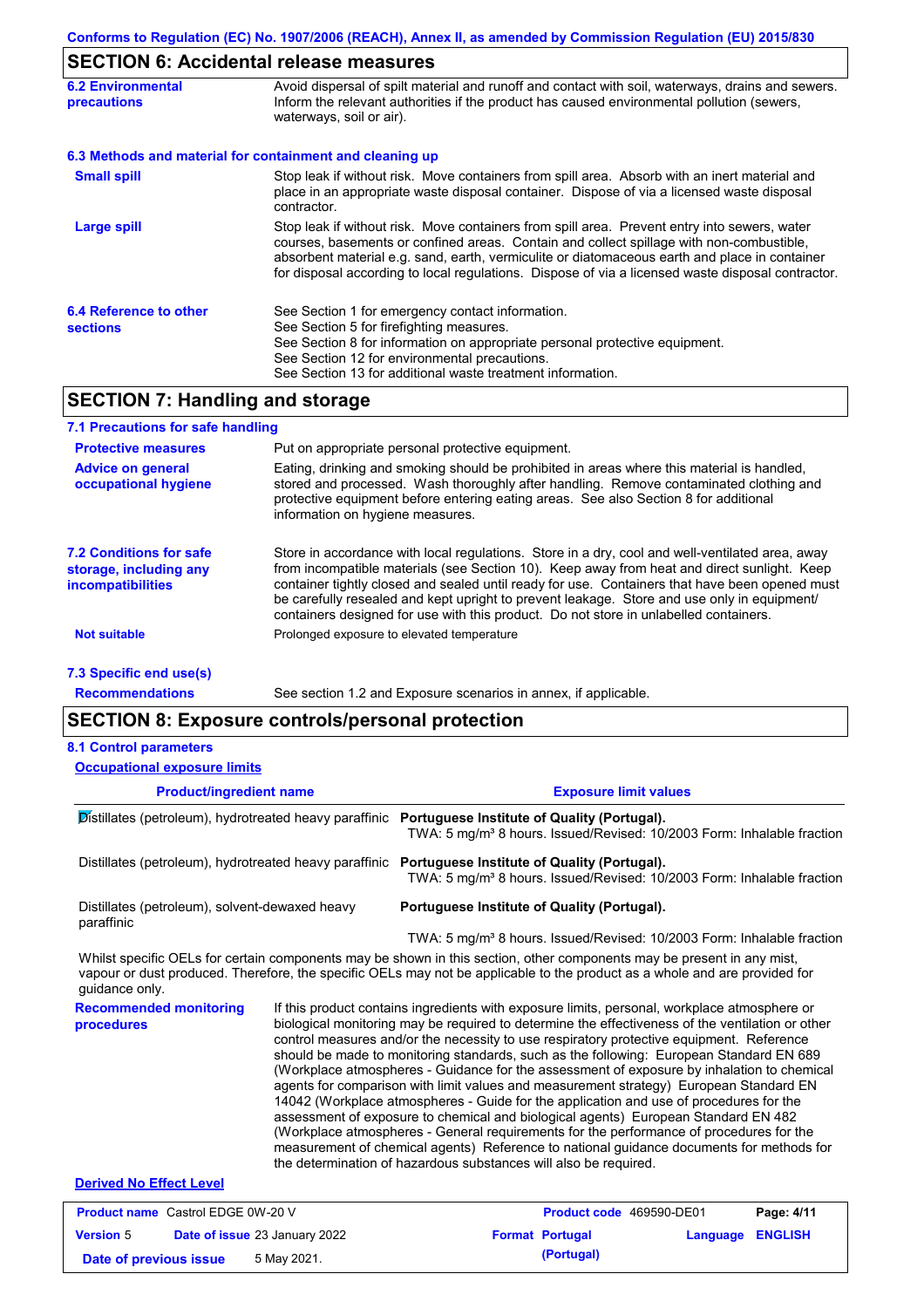## **SECTION 8: Exposure controls/personal protection**

No DNELs/DMELs available.

#### **Predicted No Effect Concentration**

No PNECs available

| <b>8.2 Exposure controls</b>                         |                                                                                                                                                                                                                                                                                                                                                                                                                                                                                                                                                                                                                                                                                                                                                                                                                                                                                                                                                                                                         |
|------------------------------------------------------|---------------------------------------------------------------------------------------------------------------------------------------------------------------------------------------------------------------------------------------------------------------------------------------------------------------------------------------------------------------------------------------------------------------------------------------------------------------------------------------------------------------------------------------------------------------------------------------------------------------------------------------------------------------------------------------------------------------------------------------------------------------------------------------------------------------------------------------------------------------------------------------------------------------------------------------------------------------------------------------------------------|
| <b>Appropriate engineering</b><br>controls           | Provide exhaust ventilation or other engineering controls to keep the relevant airborne<br>concentrations below their respective occupational exposure limits.<br>All activities involving chemicals should be assessed for their risks to health, to ensure<br>exposures are adequately controlled. Personal protective equipment should only be considered<br>after other forms of control measures (e.g. engineering controls) have been suitably evaluated.<br>Personal protective equipment should conform to appropriate standards, be suitable for use, be<br>kept in good condition and properly maintained.<br>Your supplier of personal protective equipment should be consulted for advice on selection and<br>appropriate standards. For further information contact your national organisation for standards.<br>The final choice of protective equipment will depend upon a risk assessment. It is important to<br>ensure that all items of personal protective equipment are compatible. |
| <b>Individual protection measures</b>                |                                                                                                                                                                                                                                                                                                                                                                                                                                                                                                                                                                                                                                                                                                                                                                                                                                                                                                                                                                                                         |
| <b>Hygiene measures</b>                              | Wash hands, forearms and face thoroughly after handling chemical products, before eating,<br>smoking and using the lavatory and at the end of the working period. Ensure that eyewash<br>stations and safety showers are close to the workstation location.                                                                                                                                                                                                                                                                                                                                                                                                                                                                                                                                                                                                                                                                                                                                             |
| <b>Respiratory protection</b>                        | In case of insufficient ventilation, wear suitable respiratory equipment.<br>The correct choice of respiratory protection depends upon the chemicals being handled, the<br>conditions of work and use, and the condition of the respiratory equipment. Safety procedures<br>should be developed for each intended application. Respiratory protection equipment should<br>therefore be chosen in consultation with the supplier/manufacturer and with a full assessment<br>of the working conditions.                                                                                                                                                                                                                                                                                                                                                                                                                                                                                                   |
| <b>Eye/face protection</b><br><b>Skin protection</b> | Safety glasses with side shields.                                                                                                                                                                                                                                                                                                                                                                                                                                                                                                                                                                                                                                                                                                                                                                                                                                                                                                                                                                       |
| <b>Hand protection</b>                               | <b>General Information:</b>                                                                                                                                                                                                                                                                                                                                                                                                                                                                                                                                                                                                                                                                                                                                                                                                                                                                                                                                                                             |
|                                                      | Because specific work environments and material handling practices vary, safety procedures<br>should be developed for each intended application. The correct choice of protective gloves<br>depends upon the chemicals being handled, and the conditions of work and use. Most gloves<br>provide protection for only a limited time before they must be discarded and replaced (even the<br>best chemically resistant gloves will break down after repeated chemical exposures).                                                                                                                                                                                                                                                                                                                                                                                                                                                                                                                        |
|                                                      | Gloves should be chosen in consultation with the supplier / manufacturer and taking account of<br>a full assessment of the working conditions.                                                                                                                                                                                                                                                                                                                                                                                                                                                                                                                                                                                                                                                                                                                                                                                                                                                          |
|                                                      | Recommended: Nitrile gloves.<br><b>Breakthrough time:</b>                                                                                                                                                                                                                                                                                                                                                                                                                                                                                                                                                                                                                                                                                                                                                                                                                                                                                                                                               |
|                                                      | Breakthrough time data are generated by glove manufacturers under laboratory test conditions<br>and represent how long a glove can be expected to provide effective permeation resistance. It<br>is important when following breakthrough time recommendations that actual workplace<br>conditions are taken into account. Always consult with your glove supplier for up-to-date<br>technical information on breakthrough times for the recommended glove type.<br>Our recommendations on the selection of gloves are as follows:                                                                                                                                                                                                                                                                                                                                                                                                                                                                      |
|                                                      | Continuous contact:                                                                                                                                                                                                                                                                                                                                                                                                                                                                                                                                                                                                                                                                                                                                                                                                                                                                                                                                                                                     |
|                                                      | Gloves with a minimum breakthrough time of 240 minutes, or >480 minutes if suitable gloves<br>can be obtained.<br>If suitable gloves are not available to offer that level of protection, gloves with shorter<br>breakthrough times may be acceptable as long as appropriate glove maintenance and<br>replacement regimes are determined and adhered to.                                                                                                                                                                                                                                                                                                                                                                                                                                                                                                                                                                                                                                                |
|                                                      | Short-term / splash protection:                                                                                                                                                                                                                                                                                                                                                                                                                                                                                                                                                                                                                                                                                                                                                                                                                                                                                                                                                                         |
|                                                      | Recommended breakthrough times as above.<br>It is recognised that for short-term, transient exposures, gloves with shorter breakthrough times<br>may commonly be used. Therefore, appropriate maintenance and replacement regimes must<br>be determined and rigorously followed.                                                                                                                                                                                                                                                                                                                                                                                                                                                                                                                                                                                                                                                                                                                        |
|                                                      | <b>Glove Thickness:</b>                                                                                                                                                                                                                                                                                                                                                                                                                                                                                                                                                                                                                                                                                                                                                                                                                                                                                                                                                                                 |
|                                                      | For general applications, we recommend gloves with a thickness typically greater than 0.35 mm.                                                                                                                                                                                                                                                                                                                                                                                                                                                                                                                                                                                                                                                                                                                                                                                                                                                                                                          |

| <b>Product name</b> Castrol EDGE 0W-20 V |  |                                      | <b>Product code</b> 469590-DE01 | Page: 5/11             |                         |  |
|------------------------------------------|--|--------------------------------------|---------------------------------|------------------------|-------------------------|--|
| <b>Version 5</b>                         |  | <b>Date of issue 23 January 2022</b> |                                 | <b>Format Portugal</b> | <b>Language ENGLISH</b> |  |
| Date of previous issue                   |  | 5 May 2021.                          |                                 | (Portugal)             |                         |  |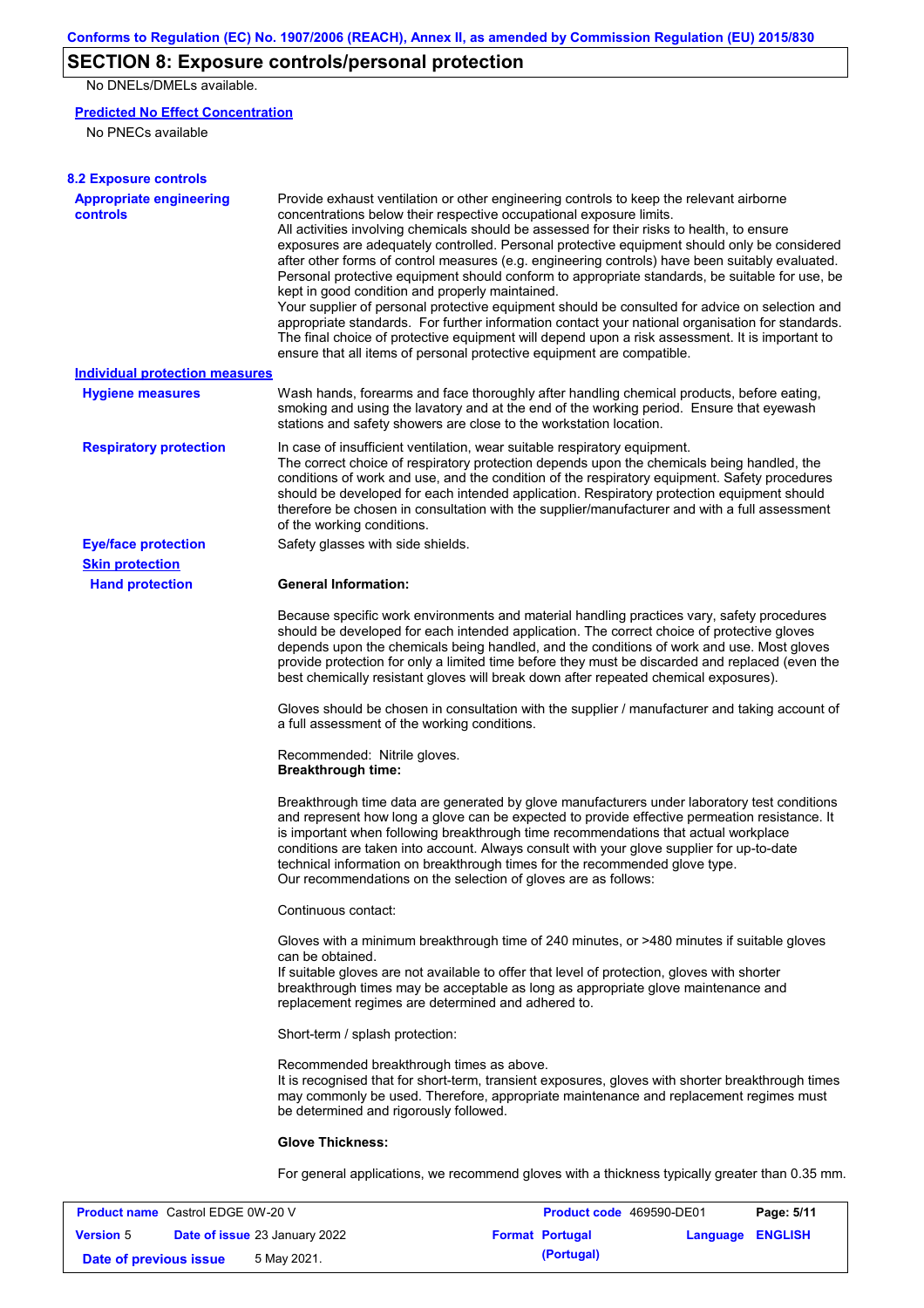## **SECTION 8: Exposure controls/personal protection**

|                                           | It should be emphasised that glove thickness is not necessarily a good predictor of glove<br>resistance to a specific chemical, as the permeation efficiency of the glove will be dependent<br>on the exact composition of the glove material. Therefore, glove selection should also be based<br>on consideration of the task requirements and knowledge of breakthrough times.<br>Glove thickness may also vary depending on the glove manufacturer, the glove type and the<br>glove model. Therefore, the manufacturers' technical data should always be taken into account<br>to ensure selection of the most appropriate glove for the task.                                     |
|-------------------------------------------|---------------------------------------------------------------------------------------------------------------------------------------------------------------------------------------------------------------------------------------------------------------------------------------------------------------------------------------------------------------------------------------------------------------------------------------------------------------------------------------------------------------------------------------------------------------------------------------------------------------------------------------------------------------------------------------|
|                                           | Note: Depending on the activity being conducted, gloves of varying thickness may be required<br>for specific tasks. For example:                                                                                                                                                                                                                                                                                                                                                                                                                                                                                                                                                      |
|                                           | • Thinner gloves (down to 0.1 mm or less) may be required where a high degree of manual<br>dexterity is needed. However, these gloves are only likely to give short duration protection and<br>would normally be just for single use applications, then disposed of.                                                                                                                                                                                                                                                                                                                                                                                                                  |
|                                           | • Thicker gloves (up to 3 mm or more) may be required where there is a mechanical (as well<br>as a chemical) risk i.e. where there is abrasion or puncture potential.                                                                                                                                                                                                                                                                                                                                                                                                                                                                                                                 |
| <b>Skin and body</b>                      | Use of protective clothing is good industrial practice.<br>Personal protective equipment for the body should be selected based on the task being<br>performed and the risks involved and should be approved by a specialist before handling this<br>product.<br>Cotton or polyester/cotton overalls will only provide protection against light superficial<br>contamination that will not soak through to the skin. Overalls should be laundered on a regular<br>basis. When the risk of skin exposure is high (e.g. when cleaning up spillages or if there is a<br>risk of splashing) then chemical resistant aprons and/or impervious chemical suits and boots<br>will be required. |
| <b>Refer to standards:</b>                | Respiratory protection: EN 529<br>Gloves: EN 420, EN 374<br>Eye protection: EN 166<br>Filtering half-mask: EN 149<br>Filtering half-mask with valve: EN 405<br>Half-mask: EN 140 plus filter<br>Full-face mask: EN 136 plus filter<br>Particulate filters: EN 143<br>Gas/combined filters: EN 14387                                                                                                                                                                                                                                                                                                                                                                                   |
| <b>Environmental exposure</b><br>controls | Emissions from ventilation or work process equipment should be checked to ensure they<br>comply with the requirements of environmental protection legislation. In some cases, fume<br>scrubbers, filters or engineering modifications to the process equipment will be necessary to<br>reduce emissions to acceptable levels.                                                                                                                                                                                                                                                                                                                                                         |

# **SECTION 9: Physical and chemical properties**

The conditions of measurement of all properties are at standard temperature and pressure unless otherwise indicated.

### **9.1 Information on basic physical and chemical properties**

| <b>Appearance</b>                                      |                                              |
|--------------------------------------------------------|----------------------------------------------|
| <b>Physical state</b>                                  | Liguid.                                      |
| <b>Colour</b>                                          | Amber.                                       |
| <b>Odour</b>                                           | Not available.                               |
| <b>Odour threshold</b>                                 | Not available.                               |
| рH                                                     | Not applicable.                              |
| <b>Melting point/freezing point</b>                    | Not available.                               |
| Initial boiling point and boiling                      | Not available.                               |
| range                                                  |                                              |
| <b>Pour point</b>                                      | -45 $^{\circ}$ C                             |
| <b>Flash point</b>                                     | Closed cup: >185°C (>365°F) [Pensky-Martens] |
| <b>Evaporation rate</b>                                | Not available.                               |
| Flammability (solid, gas)                              | Not available.                               |
| <b>Upper/lower flammability or</b><br>explosive limits | Not available.                               |
| <b>Vapour pressure</b>                                 | Not available.                               |

| <b>Product name</b> Castrol EDGE 0W-20 V |  |                                      | Product code 469590-DE01 | Page: 6/11             |                         |  |
|------------------------------------------|--|--------------------------------------|--------------------------|------------------------|-------------------------|--|
| <b>Version 5</b>                         |  | <b>Date of issue 23 January 2022</b> |                          | <b>Format Portugal</b> | <b>Language ENGLISH</b> |  |
| Date of previous issue                   |  | 5 May 2021.                          |                          | (Portugal)             |                         |  |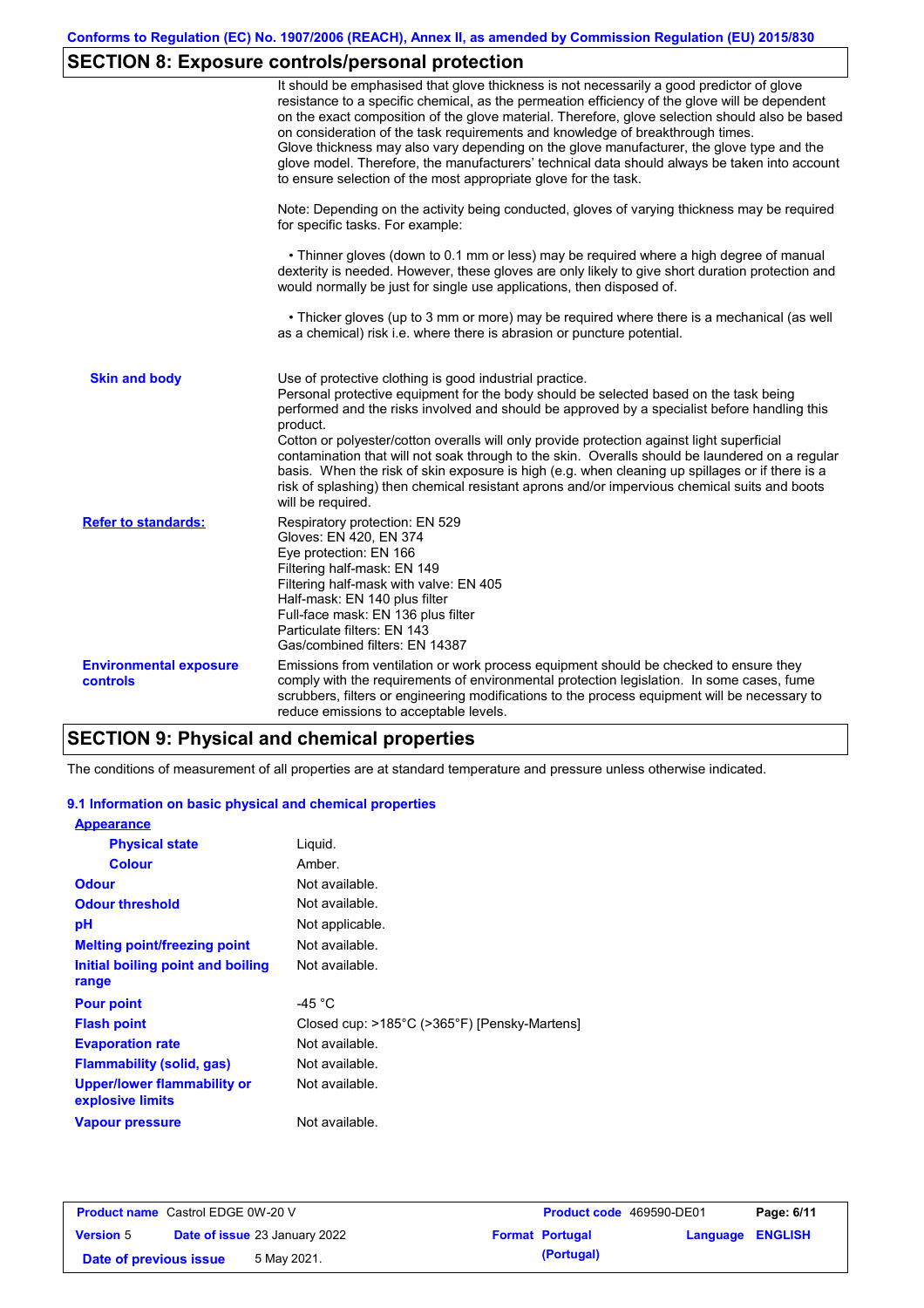### **SECTION 9: Physical and chemical properties**

|                                                                                                                                                                                                   |                                                                                                                                       | Vapour Pressure at 20°C |         |                    | Vapour pressure at 50°C |                |               |
|---------------------------------------------------------------------------------------------------------------------------------------------------------------------------------------------------|---------------------------------------------------------------------------------------------------------------------------------------|-------------------------|---------|--------------------|-------------------------|----------------|---------------|
|                                                                                                                                                                                                   | <b>Ingredient name</b>                                                                                                                | mm Hg kPa               |         | <b>Method</b>      | mm<br>Hg                | kPa            | <b>Method</b> |
|                                                                                                                                                                                                   | Distillates (petroleum),<br>hydrotreated heavy<br>paraffinic                                                                          | < 0.08                  | < 0.011 | <b>ASTM D 5191</b> |                         |                |               |
|                                                                                                                                                                                                   | Distillates (petroleum),<br>hydrotreated heavy<br>paraffinic                                                                          | < 0.08                  | < 0.011 | <b>ASTM D 5191</b> |                         |                |               |
|                                                                                                                                                                                                   | Distillates (petroleum),<br>solvent-dewaxed<br>heavy paraffinic                                                                       | < 0.08                  | < 0.011 | <b>ASTM D 5191</b> |                         |                |               |
|                                                                                                                                                                                                   | bis(nonylphenyl)amine                                                                                                                 | < 0.01                  | <0.0013 | EU A.4             | 0                       | $\overline{0}$ | EU A.4        |
| <b>Vapour density</b>                                                                                                                                                                             | Not available.                                                                                                                        |                         |         |                    |                         |                |               |
| <b>Relative density</b>                                                                                                                                                                           | Not available.                                                                                                                        |                         |         |                    |                         |                |               |
| <b>Density</b>                                                                                                                                                                                    | <1000 kg/m <sup>3</sup> (<1 g/cm <sup>3</sup> ) at 15 <sup>°</sup> C                                                                  |                         |         |                    |                         |                |               |
|                                                                                                                                                                                                   |                                                                                                                                       |                         |         |                    |                         |                |               |
|                                                                                                                                                                                                   | insoluble in water.                                                                                                                   |                         |         |                    |                         |                |               |
|                                                                                                                                                                                                   | Mot applicable.                                                                                                                       |                         |         |                    |                         |                |               |
|                                                                                                                                                                                                   | <b>Ingredient name</b>                                                                                                                |                         | °C      | °F                 |                         | <b>Method</b>  |               |
|                                                                                                                                                                                                   | bis(nonylphenyl)amine                                                                                                                 |                         | 440     | 824                |                         | <b>EU A.15</b> |               |
| <b>Decomposition temperature</b>                                                                                                                                                                  | Not available.                                                                                                                        |                         |         |                    |                         |                |               |
|                                                                                                                                                                                                   | Kinematic: 47.4 mm <sup>2</sup> /s (47.4 cSt) at 40 $\degree$ C<br>Kinematic: 8.9 to 9.3 mm <sup>2</sup> /s (8.9 to 9.3 cSt) at 100°C |                         |         |                    |                         |                |               |
|                                                                                                                                                                                                   | Not available.                                                                                                                        |                         |         |                    |                         |                |               |
| <b>Solubility(ies)</b><br><b>Partition coefficient: n-octanol/</b><br>water<br><b>Auto-ignition temperature</b><br><b>Viscosity</b><br><b>Explosive properties</b><br><b>Oxidising properties</b> | Not available.                                                                                                                        |                         |         |                    |                         |                |               |
|                                                                                                                                                                                                   |                                                                                                                                       |                         |         |                    |                         |                |               |
| <b>Particle characteristics</b><br><b>Median particle size</b>                                                                                                                                    | Not applicable.                                                                                                                       |                         |         |                    |                         |                |               |
| 9.2 Other information                                                                                                                                                                             |                                                                                                                                       |                         |         |                    |                         |                |               |

### **10.4 Conditions to avoid** Avoid all possible sources of ignition (spark or flame). **10.2 Chemical stability** The product is stable. **10.5 Incompatible materials 10.3 Possibility of hazardous reactions** Under normal conditions of storage and use, hazardous reactions will not occur. Under normal conditions of storage and use, hazardous polymerisation will not occur. **SECTION 10: Stability and reactivity 10.1 Reactivity** No specific test data available for this product. Refer to Conditions to avoid and Incompatible materials for additional information. Reactive or incompatible with the following materials: oxidising materials.

**10.6 Hazardous decomposition products** Under normal conditions of storage and use, hazardous decomposition products should not be produced.

### **SECTION 11: Toxicological information**

| 11.1 Information on toxicological effects          |                                                                                                                     |                          |          |                |
|----------------------------------------------------|---------------------------------------------------------------------------------------------------------------------|--------------------------|----------|----------------|
| <b>Acute toxicity estimates</b>                    |                                                                                                                     |                          |          |                |
| Not available.                                     |                                                                                                                     |                          |          |                |
| <b>Information on likely</b><br>routes of exposure | Routes of entry anticipated: Dermal, Inhalation.                                                                    |                          |          |                |
| <b>Potential acute health effects</b>              |                                                                                                                     |                          |          |                |
| <b>Inhalation</b>                                  | Exposure to decomposition products may cause a health hazard. Serious effects may be<br>delayed following exposure. |                          |          |                |
| <b>Ingestion</b>                                   | No known significant effects or critical hazards.                                                                   |                          |          |                |
| <b>Product name</b> Castrol EDGE 0W-20 V           |                                                                                                                     | Product code 469590-DE01 |          | Page: 7/11     |
| <b>Version 5</b>                                   | <b>Date of issue 23 January 2022</b>                                                                                | <b>Format Portugal</b>   | Language | <b>ENGLISH</b> |
| Date of previous issue                             | 5 May 2021.                                                                                                         | (Portugal)               |          |                |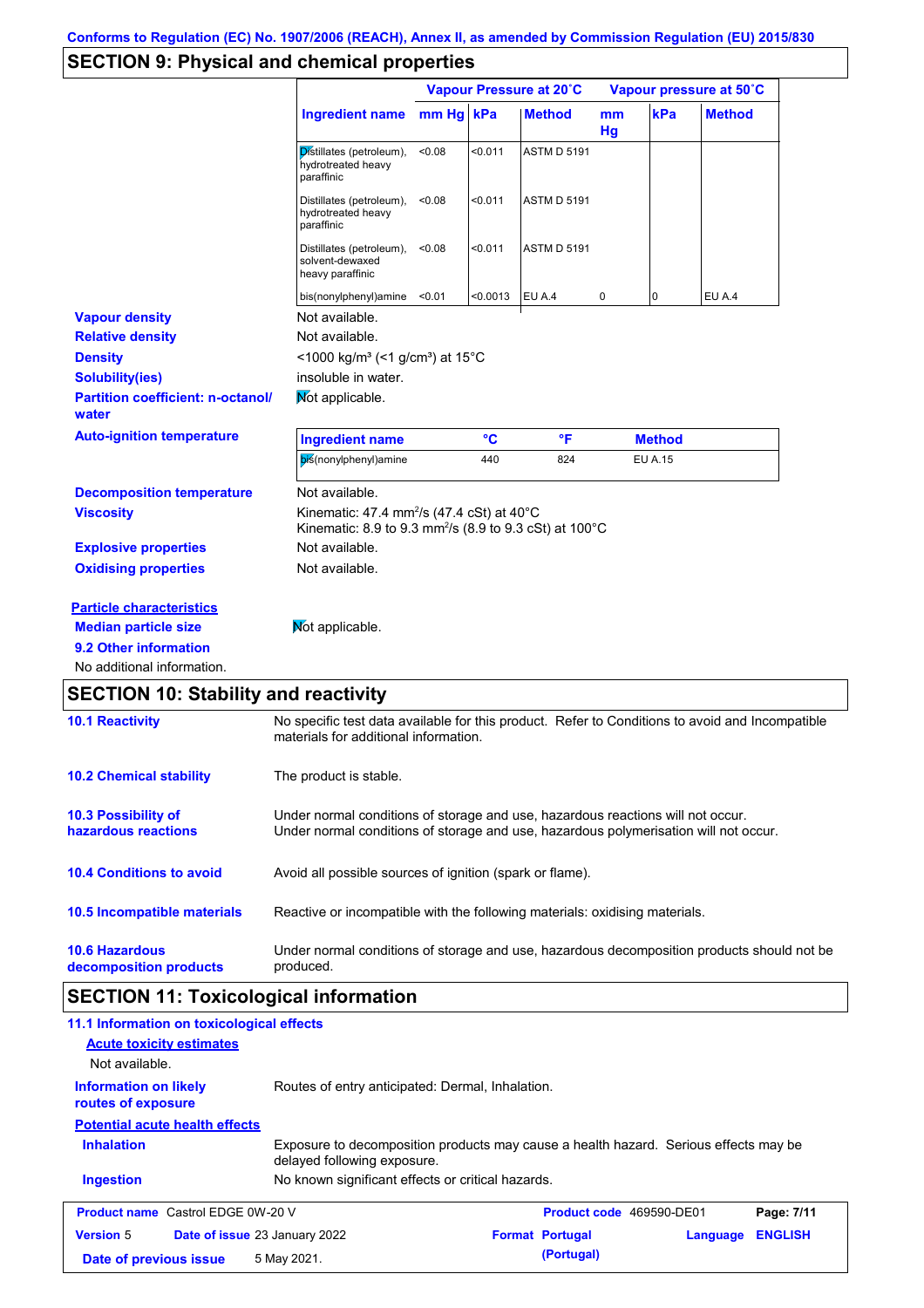## **SECTION 11: Toxicological information**

| <b>Skin contact</b>                     | Defatting to the skin. May cause skin dryness and irritation.                                                                                                                                                                                                                                                                                                                                                   |  |  |
|-----------------------------------------|-----------------------------------------------------------------------------------------------------------------------------------------------------------------------------------------------------------------------------------------------------------------------------------------------------------------------------------------------------------------------------------------------------------------|--|--|
| <b>Eye contact</b>                      | No known significant effects or critical hazards.                                                                                                                                                                                                                                                                                                                                                               |  |  |
|                                         | <b>Symptoms related to the physical, chemical and toxicological characteristics</b>                                                                                                                                                                                                                                                                                                                             |  |  |
| <b>Inhalation</b>                       | No specific data.                                                                                                                                                                                                                                                                                                                                                                                               |  |  |
| <b>Ingestion</b>                        | No specific data.                                                                                                                                                                                                                                                                                                                                                                                               |  |  |
| <b>Skin contact</b>                     | Adverse symptoms may include the following:<br>irritation<br>dryness<br>cracking                                                                                                                                                                                                                                                                                                                                |  |  |
| <b>Eye contact</b>                      | No specific data.                                                                                                                                                                                                                                                                                                                                                                                               |  |  |
|                                         | Delayed and immediate effects as well as chronic effects from short and long-term exposure                                                                                                                                                                                                                                                                                                                      |  |  |
| <b>Inhalation</b>                       | Overexposure to the inhalation of airborne droplets or aerosols may cause irritation of the<br>respiratory tract.                                                                                                                                                                                                                                                                                               |  |  |
| <b>Ingestion</b>                        | Ingestion of large quantities may cause nausea and diarrhoea.                                                                                                                                                                                                                                                                                                                                                   |  |  |
| <b>Skin contact</b>                     | Prolonged or repeated contact can defat the skin and lead to irritation and/or dermatitis.                                                                                                                                                                                                                                                                                                                      |  |  |
| <b>Eye contact</b>                      | Potential risk of transient stinging or redness if accidental eye contact occurs.                                                                                                                                                                                                                                                                                                                               |  |  |
| <b>Potential chronic health effects</b> |                                                                                                                                                                                                                                                                                                                                                                                                                 |  |  |
| <b>General</b>                          | <b>USED ENGINE OILS</b><br>Combustion products resulting from the operation of internal combustion engines contaminate<br>engine oils during use. Used engine oil may contain hazardous components which have the<br>potential to cause skin cancer. Frequent or prolonged contact with all types and makes of used<br>engine oil must therefore be avoided and a high standard of personal hygiene maintained. |  |  |
| <b>Carcinogenicity</b>                  | No known significant effects or critical hazards.                                                                                                                                                                                                                                                                                                                                                               |  |  |
| <b>Mutagenicity</b>                     | No known significant effects or critical hazards.                                                                                                                                                                                                                                                                                                                                                               |  |  |
| <b>Developmental effects</b>            | No known significant effects or critical hazards.                                                                                                                                                                                                                                                                                                                                                               |  |  |
|                                         |                                                                                                                                                                                                                                                                                                                                                                                                                 |  |  |

### **SECTION 12: Ecological information**

```
12.1 Toxicity
```
**Environmental hazards** Not classified as dangerous

#### **12.2 Persistence and degradability**

Expected to be biodegradable.

#### **12.3 Bioaccumulative potential**

This product is not expected to bioaccumulate through food chains in the environment.

| <b>12.4 Mobility in soil</b>                            |                                                                      |
|---------------------------------------------------------|----------------------------------------------------------------------|
| <b>Soil/water partition</b><br><b>coefficient (Koc)</b> | Not available.                                                       |
| <b>Mobility</b>                                         | Spillages may penetrate the soil causing ground water contamination. |

#### **12.5 Results of PBT and vPvB assessment**

Product does not meet the criteria for PBT or vPvB according to Regulation (EC) No. 1907/2006, Annex XIII.

#### **12.6 Other adverse effects**

**Other ecological information**

Spills may form a film on water surfaces causing physical damage to organisms. Oxygen transfer could also be impaired.

### **SECTION 13: Disposal considerations**

|  | <b>13.1 Waste treatment methods</b> |  |
|--|-------------------------------------|--|
|  |                                     |  |

```
Methods of disposal
Product
```
**Hazardous waste** Yes. Where possible, arrange for product to be recycled. Dispose of via an authorised person/ licensed waste disposal contractor in accordance with local regulations.

### **European waste catalogue (EWC)**

|                  | <b>Waste code</b>                        | <b>Waste designation</b>                                        |  |                          |          |                |
|------------------|------------------------------------------|-----------------------------------------------------------------|--|--------------------------|----------|----------------|
| 13 02 05*        |                                          | mineral-based non-chlorinated engine, gear and lubricating oils |  |                          |          |                |
|                  | <b>Product name</b> Castrol EDGE 0W-20 V |                                                                 |  | Product code 469590-DE01 |          | Page: 8/11     |
| <b>Version 5</b> |                                          | Date of issue 23 January 2022                                   |  | <b>Format Portugal</b>   | Language | <b>ENGLISH</b> |
|                  | Date of previous issue                   | 5 May 2021.                                                     |  | (Portugal)               |          |                |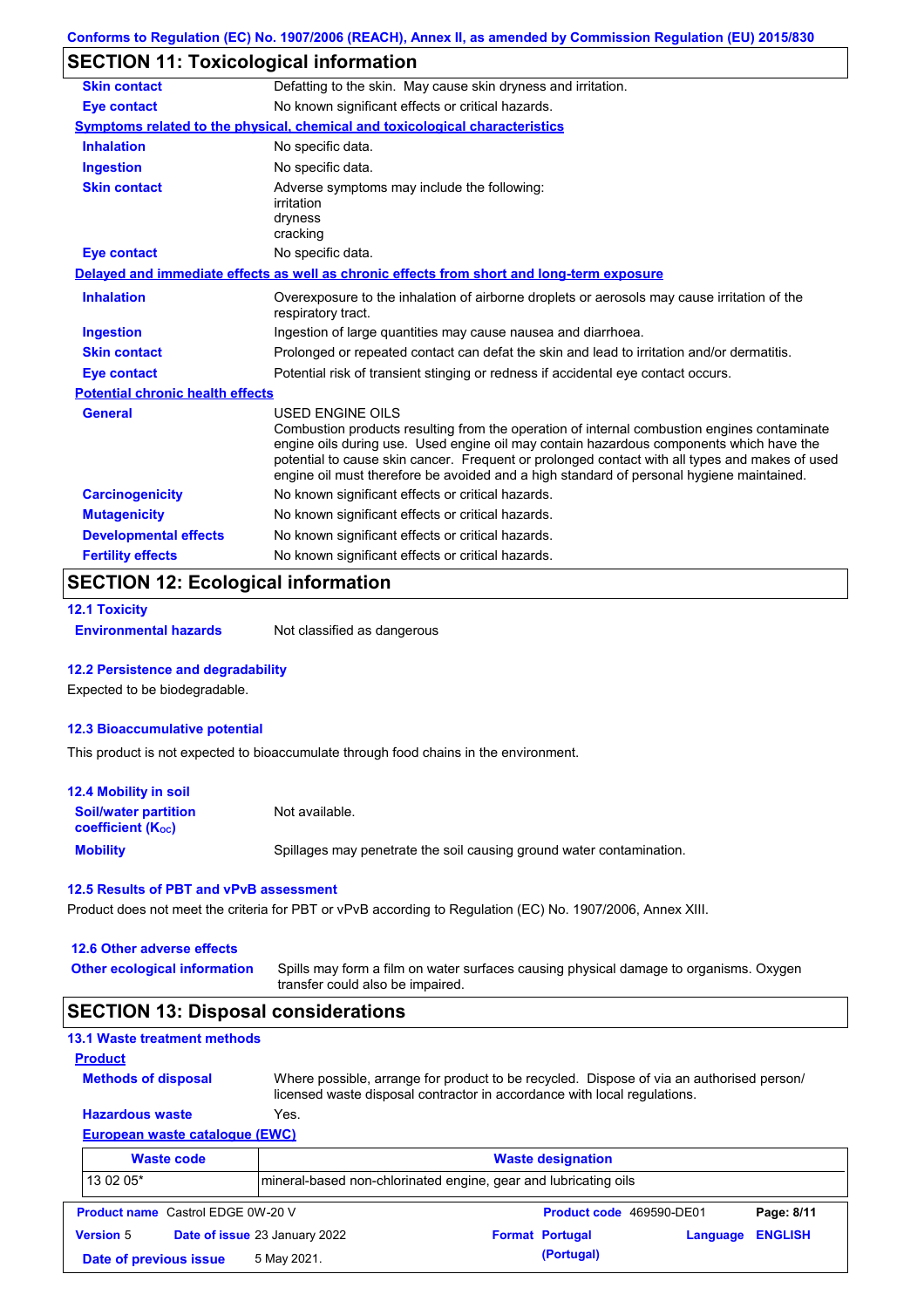### **SECTION 13: Disposal considerations**

However, deviation from the intended use and/or the presence of any potential contaminants may require an alternative waste disposal code to be assigned by the end user.

#### **Packaging**

| <b>SECTION 14: Transport information</b> |                                                                                                                                                                                                                                         |
|------------------------------------------|-----------------------------------------------------------------------------------------------------------------------------------------------------------------------------------------------------------------------------------------|
| <b>References</b>                        | Commission 2014/955/EU<br>Directive 2008/98/EC                                                                                                                                                                                          |
| <b>Special precautions</b>               | This material and its container must be disposed of in a safe way. Empty containers or liners<br>may retain some product residues. Avoid dispersal of spilt material and runoff and contact with<br>soil, waterways, drains and sewers. |
| <b>Methods of disposal</b>               | Where possible, arrange for product to be recycled. Dispose of via an authorised person/<br>licensed waste disposal contractor in accordance with local regulations.                                                                    |

#### - - - - - - - - - Not regulated. Not regulated. Not regulated. - - - **ADR/RID IMDG IATA 14.1 UN number 14.2 UN proper shipping name 14.3 Transport hazard class(es) 14.4 Packing group ADN Additional information 14.5 Environmental hazards** No. 1980 | No. 1980 | No. 1980 | No. 1980 | No. 1980 | No. 1980 | No. 1980 | No. 1980 | No. 1980 | No. 1980 | Not regulated. - No. - -

**14.6 Special precautions for user** Not available.

#### **14.7 Transport in bulk according to IMO instruments**

### **SECTION 15: Regulatory information**

Not available.

|                                                                                                                                                          | 15.1 Safety, health and environmental regulations/legislation specific for the substance or mixture |
|----------------------------------------------------------------------------------------------------------------------------------------------------------|-----------------------------------------------------------------------------------------------------|
| EU Regulation (EC) No. 1907/2006 (REACH)                                                                                                                 |                                                                                                     |
| Annex XIV - List of substances subject to authorisation                                                                                                  |                                                                                                     |
| <b>Annex XIV</b>                                                                                                                                         |                                                                                                     |
| None of the components are listed.                                                                                                                       |                                                                                                     |
| <b>Substances of very high concern</b>                                                                                                                   |                                                                                                     |
| None of the components are listed.                                                                                                                       |                                                                                                     |
| EU Regulation (EC) No. 1907/2006 (REACH)                                                                                                                 |                                                                                                     |
| <b>Annex XVII - Restrictions</b><br>on the manufacture,<br>placing on the market<br>and use of certain<br>dangerous substances,<br>mixtures and articles | Not applicable.                                                                                     |

**Other regulations**

| The company, as identified in Section 1, sells this product in the EU in compliance with the<br>current requirements of REACH. |
|--------------------------------------------------------------------------------------------------------------------------------|
| All components are active or exempted.                                                                                         |
| At least one component is not listed.                                                                                          |
| All components are listed or exempted.                                                                                         |
| At least one component is not listed.                                                                                          |
|                                                                                                                                |

| <b>Product name</b> Castrol EDGE 0W-20 V |                                      | <b>Product code</b> 469590-DE01 |  | Page: 9/11             |                  |  |
|------------------------------------------|--------------------------------------|---------------------------------|--|------------------------|------------------|--|
| <b>Version 5</b>                         | <b>Date of issue 23 January 2022</b> |                                 |  | <b>Format Portugal</b> | Language ENGLISH |  |
| Date of previous issue                   |                                      | 5 May 2021.                     |  | (Portugal)             |                  |  |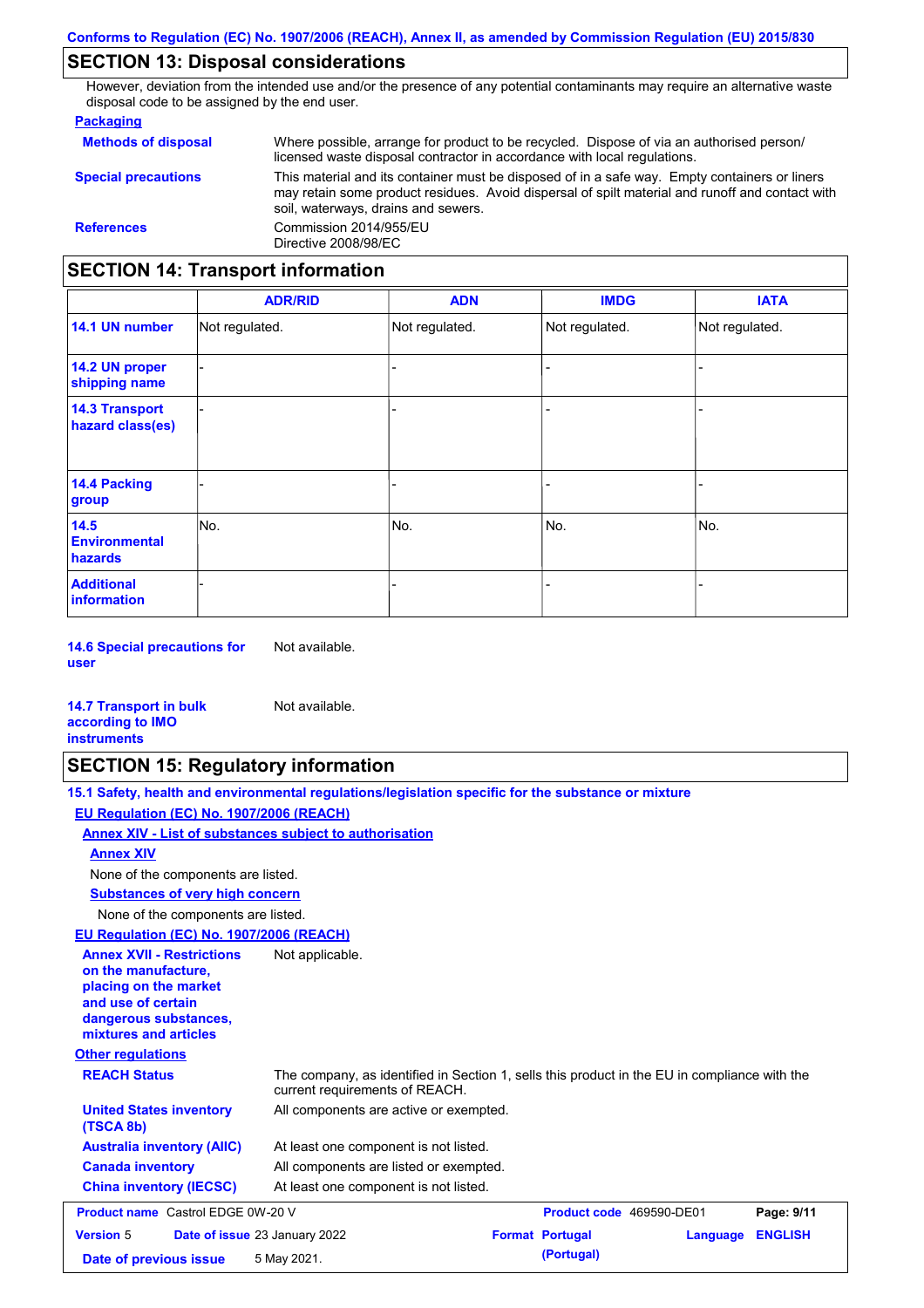# **SECTION 15: Regulatory information**

| <b>Japan inventory (CSCL)</b>                                   | At least one component is not listed.  |
|-----------------------------------------------------------------|----------------------------------------|
| <b>Korea inventory (KECI)</b>                                   | All components are listed or exempted. |
| <b>Philippines inventory</b><br>(PICCS)                         | At least one component is not listed.  |
| <b>Taiwan Chemical</b><br><b>Substances Inventory</b><br>(TCSI) | All components are listed or exempted. |
| Ozone depleting substances (1005/2009/EU)                       |                                        |
| Not listed.                                                     |                                        |
| Prior Informed Consent (PIC) (649/2012/EU)                      |                                        |
| Not listed.                                                     |                                        |
| <b>Persistent Organic Pollutants</b><br>Not listed.             |                                        |
| <b>EU - Water framework directive - Priority substances</b>     |                                        |
| None of the components are listed.                              |                                        |
| <b>Seveso Directive</b>                                         |                                        |
|                                                                 |                                        |

This product is not controlled under the Seveso Directive.

| <b>15.2 Chemical safety</b> | A Chemical Safety Assessment has been carried out for one or more of the substances within  |
|-----------------------------|---------------------------------------------------------------------------------------------|
| assessment                  | this mixture. A Chemical Safety Assessment has not been carried out for the mixture itself. |

| <b>SECTION 16: Other information</b>     |                                                                                                                                                                               |
|------------------------------------------|-------------------------------------------------------------------------------------------------------------------------------------------------------------------------------|
| <b>Abbreviations and acronyms</b>        | ADN = European Provisions concerning the International Carriage of Dangerous Goods by<br>Inland Waterway                                                                      |
|                                          | ADR = The European Agreement concerning the International Carriage of Dangerous Goods by<br>Road                                                                              |
|                                          |                                                                                                                                                                               |
|                                          | ATE = Acute Toxicity Estimate<br><b>BCF</b> = Bioconcentration Factor                                                                                                         |
|                                          | CAS = Chemical Abstracts Service                                                                                                                                              |
|                                          | CLP = Classification, Labelling and Packaging Regulation [Regulation (EC) No. 1272/2008]                                                                                      |
|                                          | CSA = Chemical Safety Assessment                                                                                                                                              |
|                                          | CSR = Chemical Safety Report                                                                                                                                                  |
|                                          | DMEL = Derived Minimal Effect Level                                                                                                                                           |
|                                          | DNEL = Derived No Effect Level                                                                                                                                                |
|                                          | EINECS = European Inventory of Existing Commercial chemical Substances                                                                                                        |
|                                          | ES = Exposure Scenario                                                                                                                                                        |
|                                          | EUH statement = CLP-specific Hazard statement                                                                                                                                 |
|                                          | EWC = European Waste Catalogue                                                                                                                                                |
|                                          | GHS = Globally Harmonized System of Classification and Labelling of Chemicals                                                                                                 |
|                                          | IATA = International Air Transport Association                                                                                                                                |
|                                          | IBC = Intermediate Bulk Container                                                                                                                                             |
|                                          | <b>IMDG</b> = International Maritime Dangerous Goods                                                                                                                          |
|                                          | LogPow = logarithm of the octanol/water partition coefficient                                                                                                                 |
|                                          | MARPOL = International Convention for the Prevention of Pollution From Ships, 1973 as                                                                                         |
|                                          | modified by the Protocol of 1978. ("Marpol" = marine pollution)                                                                                                               |
|                                          | OECD = Organisation for Economic Co-operation and Development<br>PBT = Persistent, Bioaccumulative and Toxic                                                                  |
|                                          | <b>PNEC = Predicted No Effect Concentration</b>                                                                                                                               |
|                                          | REACH = Registration, Evaluation, Authorisation and Restriction of Chemicals Regulation                                                                                       |
|                                          | [Regulation (EC) No. 1907/2006]                                                                                                                                               |
|                                          | RID = The Regulations concerning the International Carriage of Dangerous Goods by Rail                                                                                        |
|                                          | <b>RRN = REACH Registration Number</b>                                                                                                                                        |
|                                          | SADT = Self-Accelerating Decomposition Temperature                                                                                                                            |
|                                          | SVHC = Substances of Very High Concern                                                                                                                                        |
|                                          | STOT-RE = Specific Target Organ Toxicity - Repeated Exposure                                                                                                                  |
|                                          | STOT-SE = Specific Target Organ Toxicity - Single Exposure                                                                                                                    |
|                                          | $TWA = Time weighted average$                                                                                                                                                 |
|                                          | UN = United Nations                                                                                                                                                           |
|                                          | UVCB = Complex hydrocarbon substance                                                                                                                                          |
|                                          | VOC = Volatile Organic Compound                                                                                                                                               |
|                                          | vPvB = Very Persistent and Very Bioaccumulative                                                                                                                               |
|                                          | Varies = may contain one or more of the following 64741-88-4 / RRN 01-2119488706-23,<br>64741-89-5 / RRN 01-2119487067-30, 64741-95-3 / RRN 01-2119487081-40, 64741-96-4/ RRN |
| <b>Product name</b> Castrol EDGE 0W-20 V | Product code 469590-DE01<br>Page: 10/11                                                                                                                                       |

| <b>Product name</b> Castrol EDGE UW-20 V |                               |                        | <b>Product code</b> 409590-DEUT | Page: 10/11 |
|------------------------------------------|-------------------------------|------------------------|---------------------------------|-------------|
| <b>Version 5</b>                         | Date of issue 23 January 2022 | <b>Format Portugal</b> | Language ENGLISH                |             |
| Date of previous issue                   | 5 May 2021.                   | (Portugal)             |                                 |             |